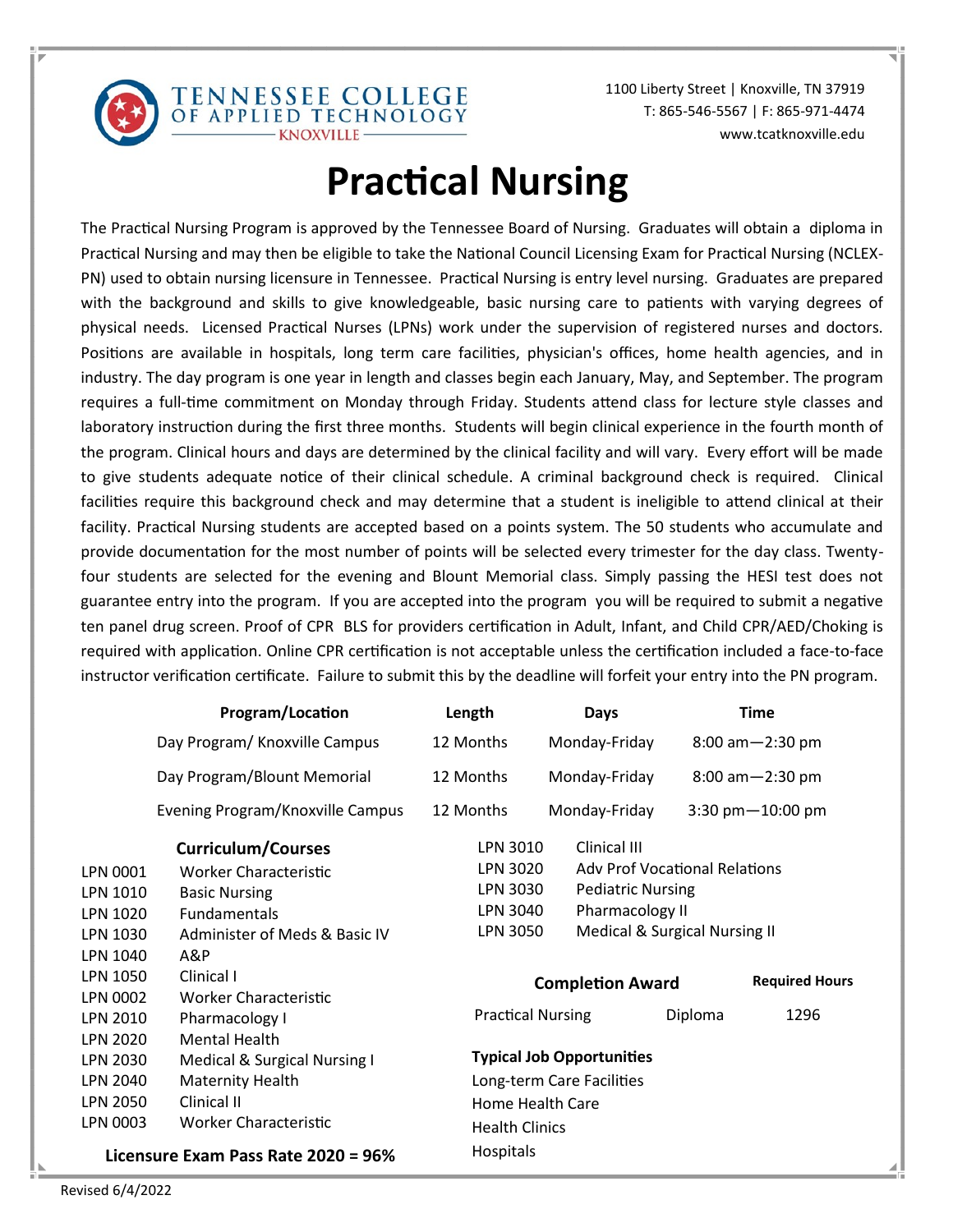# **How to Apply**

**To complete admissions for Practical Nursing program applicants must submit all general admissions requirements, Practical Nursing program specific requirements, and documents for points by the published deadline to be considered. Acceptance is competitive based on a point system. To ensure accuracy, please submit all information at one time.**

#### **General Admission Requirements :**

- 1. Complete the **Free Application For Federal Student Aid (FAFSA)** online the website is [www.fafsa.ed.gov](http://www.fafsa.ed.gov/) and our school code is 004025.
- 2. Complete **TCAT Knoxville Application for Enrollment** online at [www.tcatknoxville.edu and select APPLY NOW.](https://apply.tbr.edu/?tcat=knoxville)
- 3. Provide documentation of 2 doses of **MMR** and 2 doses of **Varicella immunizations. Titers are accepted.**
- 4. Take and pass the **HESI Exam**. Exam is over Math and Reading Comprehension the cost is \$40.00. Passing scores are 70 in math and reading score of 70. Applicants are responsible for submitting a copy of their HESI scores with their application because scores are not automatically linked with other application documents on the date of their exam.
- 5. Provide an official sealed copy of one of the following **Transcripts**: High School Equivalency (HSE) diploma transcript with scores or your high school transcript verifying your regular High School Diploma (a special education diploma will not qualify.)

*IMPORTANT: If you have foreign transcripts you will need to submit an English translated version of your transcript and an education evaluation both must obtained through the National Association of Credential Evaluation Services. Please visit their website at [www.naces.org](http://www.tcatknoxville.edu/www.naces.org) for more information.*

- 6. Student must be **18 years of age** by the start of class
- 7. **Declaration of Citizenship**: Provide the original completed and notarized Declaration of Citizenship. Applicants who are not US citizens must designate their qualified alien status by circling a "qualified alien" category in section 7 on the citizenship form. They must also submit copies of two unexpired supporting identification documents from the list of "documentation of identity and immigration status as determined by the US Homeland Security. (Form is attached)
- 8. Provide current **CPR card** certification from **American Heart Association BLS for Providers** which covers basic life support in infant, child, adult, choking and AED.
- 9. Submit three (3) letters of **Recommendation** from professionals with the contact information of the professional in the letter (Not from relatives). Letters should be addressed to Linda.Hafley@tcatknoxville.edu or mailed to 1100 Liberty Street, Knoxville, TN 37919.
- *10.* Documentation for **Points System**. (Point System Information Attached)

*Note: If you have ever been convicted of a felony or any misdemeanor, or forfeited bond, you may not be able to test to become a licensed Practical Nurse in the State of Tennessee.* 

| <b>Application Deadlines</b> |             |             |                  |             |  |  |
|------------------------------|-------------|-------------|------------------|-------------|--|--|
| Trimester:                   | Spring 2022 | Summer 2022 | <b>Fall 2022</b> | Spring 2023 |  |  |
| Deadline:                    | 10/21/2021  | 3/3/2022    | 7/8/2022         | 10/20/2022  |  |  |